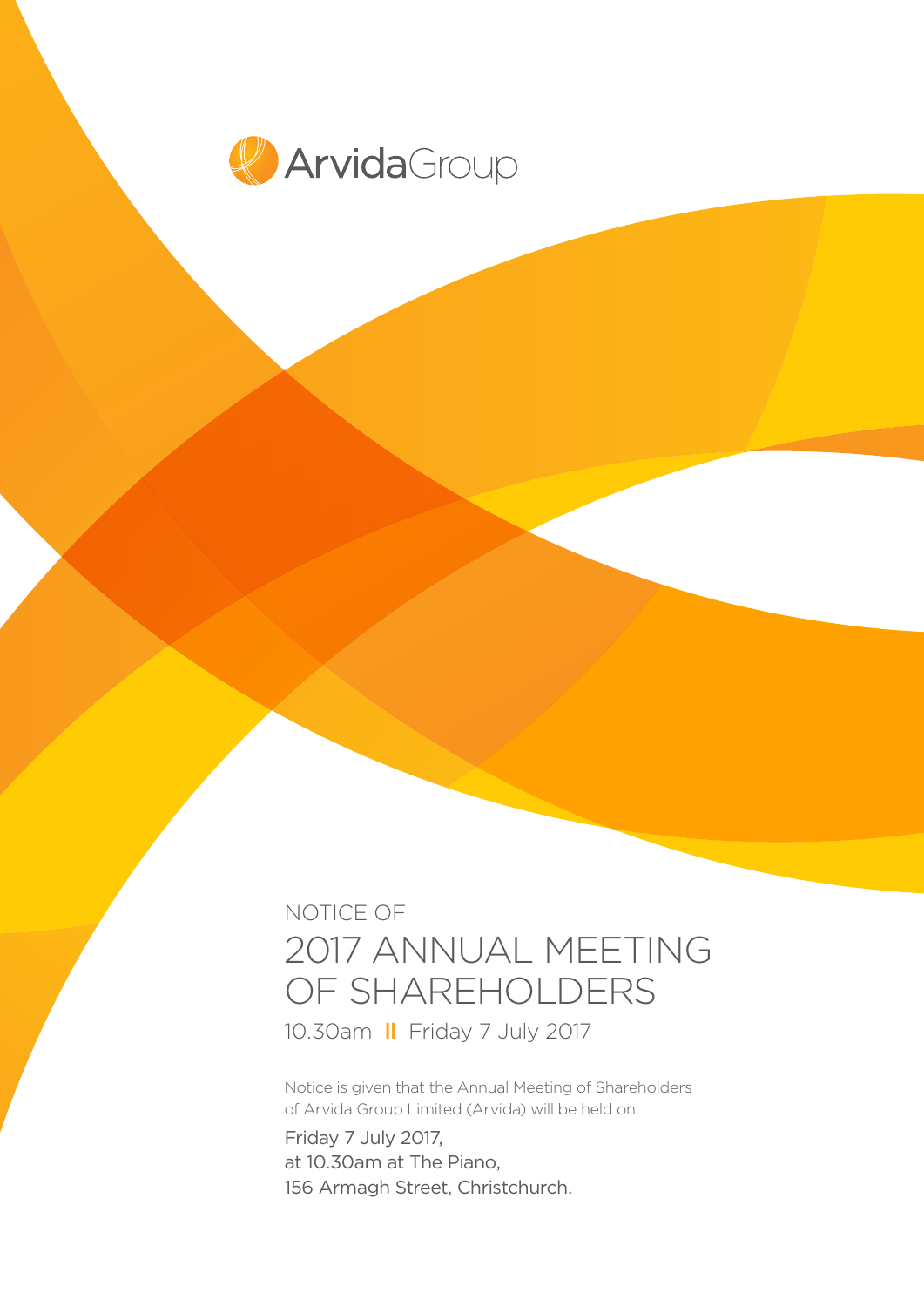# ll BUSINESS

### 1. CHAIRPERSON'S INTRODUCTION

# 2. CHIEF EXECUTIVE OFFICER'S REVIEW

#### 3. RESOLUTIONS

### 3.1 Re-election of Director

That Michael Ambrose, who retires by election, and being eligible, offers himself for re-election as a director of Arvida. *(See explanatory note 1)*

### 3.2 Re-election of Director

That Paul Ridley-Smith, who retires by election, and being eligible, offers himself for re-election as a director of Arvida. *(See explanatory note 2)*

### 3.3 Director Fees

That the director fees previously approved by shareholders at up to \$500,000 per annum (plus GST, if any) at the 2016 Annual Meeting be allocated among directors as provided in explanatory note 3.

#### 3.4 Ratify shares issued pursuant to the acquisition of Copper Crest Village Estate Limited in Tauranga and Lauriston Park in Cambridge operated by Neil RV Cambridge Limited.

That the 15,817,374 shares issued on 3 October 2016 at \$1.1696 each to the vendors of Copper Crest Village Estate and Neil RV Cambridge under respective sale and purchase agreements are ratified, confirmed and approved for the purposes of NZX Main Board Listing Rule 7.3.5(c). *(See explanatory note 4)*

#### 3.5 Auditor's Remuneration

That the directors be authorised to fix the fees and expenses of Ernst & Young as the auditor of Arvida. *(See explanatory note 5)*

# 4. GENERAL BUSINESS

# ll PROCEDURAL NOTES

- a. The persons who will be entitled to vote on the resolutions at the Annual Shareholders' Meeting are those persons who will be the shareholders of Arvida at 5:00pm on 5 July 2017.
- b. All resolutions must be passed by an ordinary resolution of shareholders, i.e., by a simple majority of the votes of those shareholders entitled to vote and voting on the resolution in person, by proxy or by postal vote.

#### PROXY

- c. A shareholder may vote at the Annual Shareholders' Meeting either in person or by proxy. A body corporate which is a shareholder may appoint a representative to attend the Annual Shareholders' Meeting on its behalf in the same manner as that in which it could appoint a proxy.
- d. A proxy need not be a shareholder of Arvida. A shareholder who wishes to do so may appoint the Chairperson of the Meeting to act as proxy.
- e. A proxy will vote as directed in the proxy form or, if voting is left to the proxy's discretion, then the proxy will decide how to vote on the resolutions (or on any motions from the floor moved at the meeting). If a proxy is given discretion to vote on a resolution, but the proxy is restricted from voting on that resolution, the proxy must not exercise his

or her proxy discretion on such resolution. If the Chairperson is appointed as proxy and the voting is left to his discretion, the Chairperson intends to vote in favour of all Resolutions.

f. A proxy form is enclosed and, if used, must be lodged with the share registrar, Computershare Investor Services Limited, in accordance with the instructions set out on the form not less than 48 hours before the time of the holding of the meeting.

#### POSTAL VOTES AND ELECTRONIC VOTING

- g. Instead of voting in person or by proxy a shareholder may cast a postal vote on all or any of the matters to be voted on at the meeting. The Board has authorised Jeremy Nicoll to receive and count postal votes at the meeting.
- h. A postal voting form is enclosed with this notice (combined with the proxy form). If you wish to cast a postal vote you must, not less than 48 hours before the start of the meeting, either:
	- a) vote online via *www.investorvote.co.nz* following the instructions in the Proxy/ Voting Form; or
	- b) complete the form and send it to Computershare Investor Services Limited, in accordance with the instructions set out on the form.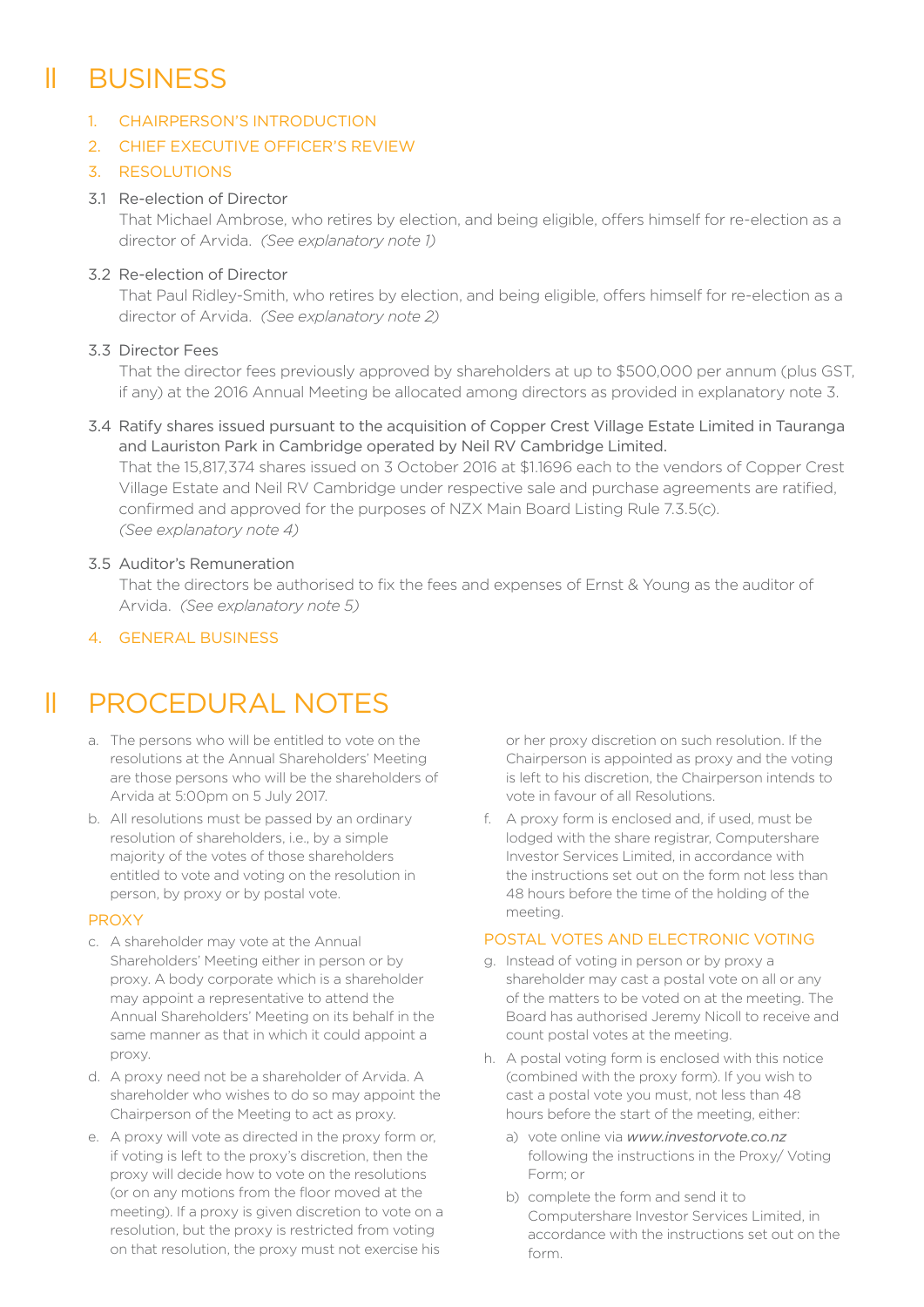# ll EXPLANATORY NOTES

#### NOTE 1.

Under rule 3.3.11 of the NZX Main Board Listing Rules (the Listing Rules), and in accordance with clause 26 of the constitution of Arvida, one third of the Directors of Arvida must retire by rotation at the Annual Shareholders' Meeting. If the Directors are eligible, they may offer themselves for re-election by shareholders at the meeting. In this case, Michael Ambrose retires by rotation and, being eligible, offers himself for re-election by shareholders at the Annual Shareholders' Meeting.

A brief biography outlining Mr Ambrose's history and experience is set out below.

At the Annual Shareholders' Meeting a resolution to re-elect Mr Ambrose will be put to shareholders. The Board unanimously recommends that shareholders vote in favour of the re-election of Mr Ambrose. Mr Ambrose abstained from any consideration by the Board on his re-election and will abstain from voting his shares, and any incidental proxies he holds, on Resolution 1. As at the date of this notice, the Board considers Mr Ambrose a Non-Independent Director for the purposes of the Listing Rules.

#### Michael Ambrose

*Term of Office: Appointed Director on 17 January 2014, re-appointed Director on 21 August 2015*

#### *Board Committees: Audit and Risk Committee*

*Michael is a director of Rodgers & Co, a chartered accountancy firm based in Christchurch, and heads the firm's aged care division. Michael has 19 years' experience in the aged care sector, advising on the operation, expansion and development of his clients' retirement villages.*

*He led the aggregation of the foundation villages and was a promoter of the Arvida initial public offering.* 

*Michael is currently the sole Independent Director & Chairman of Manchester Unity Friendly Society, Director of Fiordland Lobster Company Limited, Horncastle Homes Group of Companies, Director & Chairman of Garra International Limited & Chateau Marlborough Hotel Limited as well as being advisor to the Boards of several other private companies in a variety of industries.*

*Michael holds a BCom from Canterbury University and is a member of the NZ Institute of Chartered Accountants, the NZ Institute of Management and the Institute of Directors.*

#### NOTE 2.

Under rule 3.3.11 of the NZX Main Board Listing Rules (the Listing Rules), and in accordance with clause 26 of the constitution of Arvida, one third of the Directors of Arvida must retire by rotation at the Annual Shareholders' Meeting. If the Directors are eligible, they may offer themselves for re-election by

shareholders at the meeting. In this case, Paul Ridley-Smith retires by rotation and, being eligible, offers himself for re-election by shareholders at the Annual Shareholders' Meeting.

A brief biography outlining Mr Ridley-Smith's history and experience is set out below.

At the Annual Shareholders' Meeting a resolution to re-elect Mr Ridley-Smith will be put to shareholders. The Board unanimously recommends that shareholders vote in favour of the re-election of Mr Ridley-Smith. Mr Ridley-Smith abstained from any consideration by the Board on his re-election and will abstain from voting his shares, and any incidental proxies he holds, on Resolution 2. As at the date of this notice, the Board considers Mr Ridley-Smith is an Independent Director for the purposes of the Listing Rules.

#### Paul Ridley-Smith

#### *Term of Office:*

*Appointed Director on 7 May 2015, re-appointed Director on 21 August 2015*

*Board Committees: Audit and Risk Committee, Remuneration Committee*

*Paul is a senior executive at Morrison & Co and Infratil where he is involved in the acquisition, disposal and management of Infratil assets. From 1998 to 2011 he was responsible for the group's legal affairs. From 2011 to 2014 Paul was General Counsel at Contact Energy where he led the legal, regulatory and government relations functions.* 

*Paul is currently chairman of Trustpower Limited, a director of King Country Energy Limited and a trustee of New Zealand Festival and Wallace Arts Trust. His previous directorships include Wellington International Airport Limited, Liquigas Limited, iSite Media Limited and Wallace Corporation Limited. Paul was also a member of the NZ Markets Disciplinary Tribunal.*

*Paul holds an LLB from Victoria University and an MBA from Columbia University.*

#### NOTE 3. DIRECTOR FEES

The pool available for payment of director fees and annual fees payable to each Director were set at \$400,000 at the time Arvida listed on the NZX Main Board in December 2014. The pool available was increased to \$500,000 at the 2016 Annual Meeting of Shareholders. At the time of this approval, Arvida advised it would obtain independent advice on the appropriate level of fees to be paid within this limit, and seek shareholder approval before effecting any material changes to the amounts paid to directors.

This benchmarking and advice has now been received from The Institute of Directors in NZ Inc. (IoD). The IoD is the professional body for directors in New Zealand and represents more than 8,000 individuals, across a spectrum of New Zealand